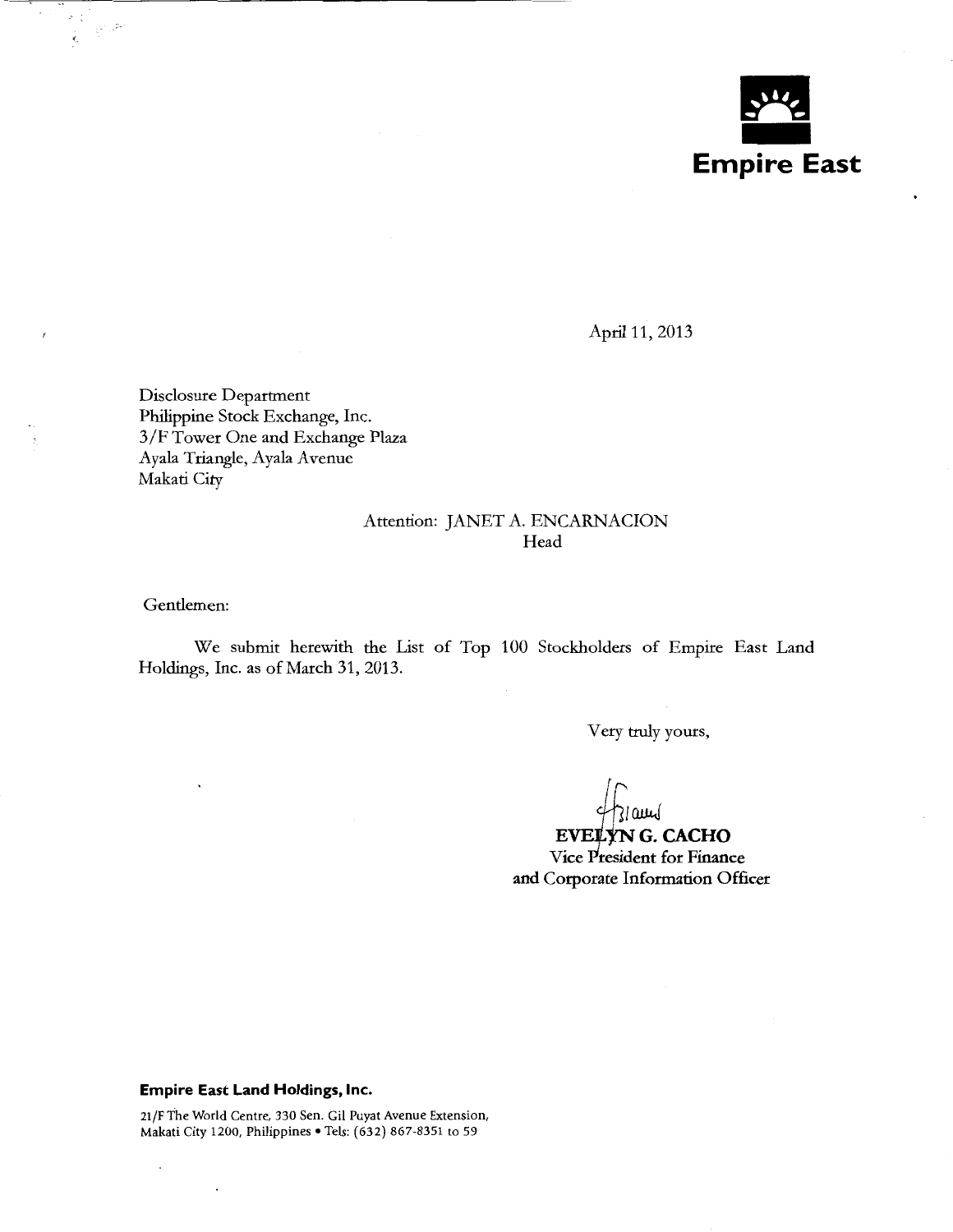COMPANY NAME : EMPIRE EAST LAND HOLDINGS, INC.  $P_{\text{A}}$ 

#### LIST OF TOP 100 STOCKHOLDERSAs Of March 31, 2013

|                                                             | OUTSTANDING &<br><b>ISSUED SHARES</b> | OUTSTANDING &<br><b>ISSUED SHARES</b> | TOTAL<br>HOLDINGS | PERCENTAGE<br>TO |                |                                                                           |
|-------------------------------------------------------------|---------------------------------------|---------------------------------------|-------------------|------------------|----------------|---------------------------------------------------------------------------|
| STOCKHOLDER'S NAME                                          | (FULLY PAID)                          | (PARTIALLY PAID)                      | (SUBSCRIBED)      | TOTAL            | NATIONALITY    | ADDRESS                                                                   |
| MEGAWORLD CORPORATION                                       | 10,606,036,438.00                     | 0.00                                  | 10,606,036,438.00 |                  | 78 FILIPINO    | 28/F THE WORLD CENTRE 330 SEN. GIL PUYAT AVE., MAKATI CITY                |
| PCD NOMINEE CORPORATION (FILIPINO)                          | 2,136,417,959.00                      | 0.00                                  | 2,136,417,959.00  |                  | 16 FILIPINO    | 37/F TOWER I, THE ENTERPRISE CENTER, 6766 AYALA AVE. COR. PASEO DE ROXAS  |
| PCD NOMINEE CORPORATION (NON-FILIPINO)                      | 290,549,808.00                        | 0.00                                  | 290,549,808.00    |                  | 2 NON-FILIPINO | 37/F TOWER I, THE ENTERPRISE CENTER, 6766 AYALA AVE. COR. PASEO DE ROXAS, |
| THE ANDRESONS GROUP INC.                                    | 138, 133, 820.00                      | 0.00                                  | 138,133,820.00    |                  | 1 FILIPINO     | 28/F THE WORLD CENTER 330 SEN GIL PUYAT AVE MAKATI CITY                   |
| EMPIRE EAST LAND HOLDINGS, INC.                             | 127, 256, 071.00                      | 0.00                                  | 127,256,071.00    |                  | 1 FILIPINO     | 21/F, THE WORLD CENTRE BUILDING 330 SEN. GIL PUYAT AVE., MAKATI CITY      |
| ANDREW LIM TAN                                              | 24, 277, 776.00                       | 0.00                                  | 24, 277, 776.00   |                  | 0 FILIPINO     | 28/F THE WORLD CENTER 330 SEN GIL PUYAT AVE MAKATI CITY                   |
| SIMON LEE SUI HEE                                           | 16,685,206.00                         | 0.00                                  | 16,685,206.00     |                  | 0 AUSTRALIAN   | 78 THE AVENUE; NEDLANDS 6009 WESTERN, AUSTRALIA                           |
| RAMON UY ONG                                                | 14,950,000.00                         | 0.00                                  | 14,950,000.00     |                  | 0 FILIPINO     | #9 NAVARRO STREET CORINTHIAN GARDENS OUEZON CITY                          |
| LUCIO W. YAN                                                | 10,350,000.00                         | 0.00                                  | 10,350,000.00     |                  | 0 FILIPINO     | 537 LAFAYETTE STREET GREENHILLS EAST, MANDALUYONG                         |
| SAMUEL CHUA NG &/OR JOCELYN NGO NG ITF STEVEN SAMUEL NGO NG | 7,015,000.00                          | 0.00                                  | 7,015,000.00      |                  | 0 FILIPINO     | 809 ONGPIN ST., STA. CRUZ MANILA 1003                                     |
| UNION PROPERTIES INC.                                       | 6,157,808.00                          | 0.00                                  | 6,157,808.00      |                  | 0 FILIPINO     | 6/F SSS MAKATI BUILDING AYALA AVE. COR. HERRERA STS. MAKATI CITY          |
| ALBERTO MENDOZA AND/OR JEANIE C. MENDOZA                    | 4,444,106.00                          | 0.00                                  | 4,444,106.00      |                  | 0 FILIPINO     | #1145 AGUILAR ST., TONDO, MANILA                                          |
| EVANGELINE R. ABDULLAH                                      | 4,324,000.00                          | 0.00                                  | 4,324,000.00      |                  | 0 FILIPINO     | 3 HARVARD ROAD, FORBES PARK MAKATI CITY                                   |
| GEORGE T. YANG                                              | 3,675,400.00                          | 0.00                                  | 3,675,400.00      |                  | 0 FILIPINO     | 17/F CITIBANK BLDG. PASEO DE ROXAS MAKATI METRO MANILA                    |
| ZHENG CHANG HUA                                             | 3,220,000.00                          | 0.00                                  | 3,220,000.00      |                  | 0 CHINESE      | RM. 608 BINONDO PLAZA #850 ALVARADO ST., BINONDO MANILA                   |
| TIONG C. ROSARIO                                            | 3,138,791.00                          | 0.00                                  | 3,138,791.00      |                  | 0 FILIPINO     | TR MERCANTILE, UNIT 1704 EAST TOWER, PSE CENTER ORTIGAS, PASIG CITY       |
| MAXIMINO S. UY &/OR LIM HUE HUA                             | 3,105,000.00                          | 0.00                                  | 3,105,000.00      |                  | 0 FILIPINO     | 6TH FLR. CEDAR EXECUTIVE BLDG. TIMOG AVE. O.C. 1100                       |
| TRANS-ASIA SECURITIES, INC.                                 | 3,000,000.00                          | 0.00                                  | 3,000,000.00      |                  | 0 FILIPINO     | RM. 601-S STATE CENTER 333 JUAN LUNA ST. BINONDO, MANILA                  |
| LUISA CO LI                                                 | 2,902,908.00                          | 0.00                                  | 2,902,908.00      |                  | 0 FILIPINO     | 627 MADRID ST., BINONDO MANILA                                            |
| EDWARD N. CHEOK                                             | 2,875,000.00                          | 0.00                                  | 2,875,000.00      |                  | 0 FILIPINO     | RM. 1005 FAR EAST BANK BLDG., 560 QUINTIN PAREDES ST., BINONDO MANILA     |
| ABOITIZ EQUITY VENTURES INC.                                | 2,813,843.00                          | 0.00                                  | 2,813,843.00      |                  | 0 FILIPINO     | 110 LEGASPI ST., LEGASPI VILL. MAKATI CITY                                |
| CAROLINA ONG YU                                             | 2,415,000.00                          | 0.00                                  | 2,415,000.00      |                  | 0 FILIPINO     | 931 SCHUYLER ST., MANDALUYONG CITY                                        |
| MAXIMINO S. UY                                              | 2,357,500.00                          | 0.00                                  | 2,357,500.00      |                  | 0 FILIPINO     | 6TH FLR. CEDAR EXECUTIVE BLDG. TIMOG AVE. O.C. 1100                       |
| ABOITIZ & COMPANY                                           | 2,314,421.00                          | 0.00                                  | 2, 314, 421.00    |                  | 0 FILIPINO     | 2/F ABOITIZ BUILDING 110 LEGASPI ST., MAKATI CITY                         |
| WILLIAM HOW                                                 | 2,300,000.00                          | 0.00                                  | 2,300,000.00      |                  | 0 FILIPINO     | HARVESTER CORPORATE CENTER, 158 P. TUAZON BLVD. COR. 7TH AVE.,            |
| SAN-TEH A.K.A. DANIE LAI                                    | 2,129,800.00                          | 0.00                                  | 2,129,800.00      |                  | 0 TAIWANESE    | 3A GOLDLAND TWR, 10 EISENHOWEER ST., GREENHILLS SAN JUAN                  |
| CHAK CHING CHAN                                             | 1,759,500.00                          | 0.00                                  | 1,759,500.00      |                  | 0 FILIPINO     | 1539 DOROTEO JOSE STREET STA. CRUZ, MANILA                                |
| ANTONIO ABRERA                                              | 1,725,000.00                          | 0.00                                  | 1,725,000.00      |                  | 0 FILIPINO     | INFOMAN, GROUND FLR. MJL BLDG. 1175 PASONG TAMO MAKATI CITY               |
| CHIN HSIANG WANG                                            | 1,725,000.00                          | 0.00                                  | 1,725,000.00      |                  | 0 TAIWANESE    | 422 OUIRINO HIGHWAY OUEZON CITY                                           |
| PABLO N. PUA                                                | 1,725,000.00                          | 0.00                                  | 1,725,000.00      |                  | 0 FILIPINO     | RM. 803 CHINATOWN STEEL TOWER ASUNCION ST., BINONDO MANILA                |
| FIRST ABACUS FINANCIAL HOLDINGS CORPORATION                 | 1,650,000.00                          | 0.00                                  | 1,650,000.00      |                  | 0 FILIPINO     | UNIT E-3001, PSE CENTRE EXCHANGE ROAD, ORTIGAS COMPLEX                    |
| FRANCISCO L. BENEDICTO                                      | 1,610,000.00                          | 0.00                                  | 1,610,000.00      |                  | 0 FILIPINO     | B. BENEDICTO & SONS COMPANY 99-101 PLARIDEL STREET CEBU CITY 6000         |
| LAWRENCE MENDOZA AND/OR ALBERTO MENDOZA                     | 1,583,320.00                          | 0.00                                  | 1,583,320.00      |                  | 0 FILIPINO     | 1145 AGUILAR ST. MANILA                                                   |
| LEONCIO TAN TIU                                             | 1,495,000.00                          | 0.00                                  | 1,495,000.00      |                  | 0 FILIPINO     | 522 NUEVA STREET BINONDO, MANILA                                          |
| UNITED LIFE ASSURANCE CORP.                                 | 1,405,300.00                          | 0.00                                  | 1,405,300.00      |                  | 0 FILIPINO     | 6/F FEDERAL TOWER BLDG. DASMARINAS ST. COR.                               |
| MANUEL LOPEZ AND/OR MA. TERESA LOPEZ                        | 1,380,638.00                          | 0.00                                  | 1,380,638.00      |                  | 0 FILIPINO     | 841 HARVARD ST., WACK-WACK VILLAGE, MANDALUYONG CITY                      |
| LUIS ANG AND/OR LISA ANG                                    | 1,312,150.00                          | 0.00                                  | 1,312,150.00      |                  | 0 FILIPINO     | 1333 CABALLERO ST. DASMARINAS VILLAGE, MAKATI CITY                        |
| EDAN CORPORATION                                            | 1,277,972.00                          | 0.00                                  | 1,277,972.00      |                  | 0 FILIPINO     | 562 HOLY CROSS STREET BO. GREENHILLS, MANDALUYONG                         |
| ABOITIZ & COMPANY, INC.                                     | 1,189,100.00                          | 0.00                                  | 1,189,100.00      |                  | 0 FILIPINO     | P.O. BOX 65 CEBU CITY 6000                                                |
| ABOITIZ EQUITY & VENTURES                                   | 1,189,100.00                          | 0.00                                  | 1,189,100.00      |                  | 0 FILIPINO     | P.O. BOX 65 CEBU CITY 6000                                                |
| CONSTANTINO CHUA AND/OR WILLINGTON AND/OR GEORGE WY         | 1,150,000.00                          | 0.00                                  | 1,150,000.00      |                  | 0 FILIPINO     | RM. 307 WELLINGTON BLDG., ORIENTE ST., BINONDO, MANILA                    |
|                                                             |                                       |                                       |                   |                  |                |                                                                           |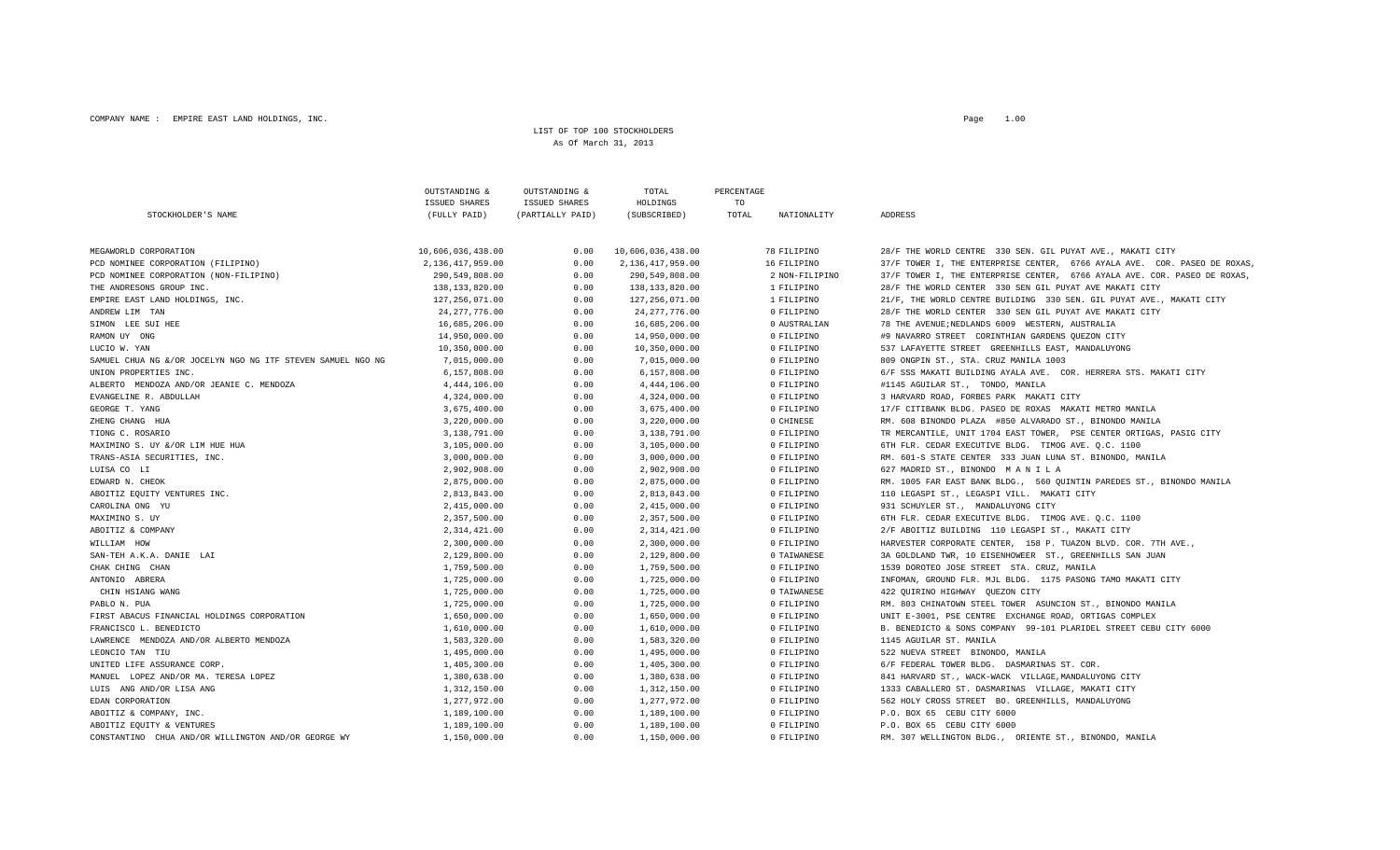| ROSA ALEXANDRA UY                              | 1,150,000.00 | 0.00 | 1,150,000.00 | 0 FILIPINO        | #6 MOLAVE ST., FORBES PARK MAKATI CITY                                      |
|------------------------------------------------|--------------|------|--------------|-------------------|-----------------------------------------------------------------------------|
| ROBERT C. TAN                                  | 1,094,662.00 | 0.00 | 1,094,662.00 | 0 FILIPINO        | MARIA LUISA PARK, BANILAD CEBU CITY 6000                                    |
| WILLINGTON W. CHUA                             | 1,035,000.00 | 0.00 | 1,035,000.00 | 0 FILIPINO        | RM. 307 WELLINGTON BLDG. ORIENTE ST. BINONDO MANILA                         |
| SALLY T. GO                                    | 1,035,000.00 | 0.00 | 1,035,000.00 | 0 FILIPINO        | #1010 BASILAN, INSULAR VILL.II DAVAO CITY 8000                              |
| SAMUEL NG                                      | 1,035,000.00 | 0.00 | 1,035,000.00 | 0 FILIPINO        | 54 FELIX MANALO STREET SAN JUAN, METRO MANILA                               |
| JULIE WONG PUA                                 | 1,035,000.00 | 0.00 | 1,035,000.00 | 0 FILIPINO        | MANLAR RICE MILL MABINI, SANTIAGO CITY 3311                                 |
| FLORA B. CHUA                                  | 1,028,972.00 | 0.00 | 1,028,972.00 | 0 FILIPINO        | #35 DON V. MADRIGAL AVENUE CORINTHIAN GARDENS, QUEZON CITY                  |
| EMILY BENEDICTO                                | 1,000,000.00 | 0.00 | 1,000,000.00 | 0 FILIPINO        | 101 PLARIDEL STREET CEBU CITY 6000                                          |
| WINSTON S. CO                                  | 998,707.00   | 0.00 | 998,707.00   | 0 CHINESE         | 23 LOPEZ JUANA STREET AYALA HEIGHTS, QUEZON CITY                            |
| JULIET U. BANGAYAN                             | 920,000.00   | 0.00 | 920,000.00   | 0 FILIPINO        | 395 COLUMBIA ST., GREENHILLS EAST, MANDALUYONG CITY                         |
| CARMELINO O. DIONIDO                           | 909,121.00   | 0.00 | 909,121.00   | 0 FILIPINO        | 2490 JUAN LUNA ST., TONDO, MANILA                                           |
| FLORA NG SIU KHENG                             | 864,800.00   | 0.00 | 864,800.00   | 0 FILIPINO        | 23 CAMBRIDGE CIRCLE, NORTH FORBES PARK MAKATI CITY                          |
| VICTORIANO SY SR.                              | 849,122.00   | 0.00 | 849,122.00   | 0 FILIPINO        | C/O GLOBESCO, INC. 192 STO. DOMINGO AVENUE QUEZON CITY                      |
| CENTURY SECURITIES CORPORATION A/C 888         | 842,747.00   | 0.00 | 842,747.00   | 0 FILIPINO        | 1105 GALLERIA CORPORATE CENTER PASIG CITY                                   |
| BENILDA S. SANTOS                              | 830,000.00   | 0.00 | 830,000.00   | 0 FILIPINO        | 21 TIRAD PASS ST., AYALA HEIGHTS QUEZON CITY 1100                           |
| ELIZABETH K. SO                                | 805,000.00   | 0.00 | 805,000.00   | 0 FILIPINO        | 541-B SILENCIO ST., QUEZON CITY                                             |
| WILLIAM K. SO                                  | 805,000.00   | 0.00 | 805,000.00   | 0 FILIPINO        | 541-C SILENCIO ST., QUEZON CITY                                             |
| KIM LAO                                        | 779,424.00   | 0.00 | 779,424.00   | 0 FILIPINO        | 55 MANGUSTAN ROAD MALABON, METRO MANILA                                     |
| CONSOLIDATED DISTILLERS OF THE FAR EAST INC.   | 759,964.00   | 0.00 | 759,964.00   | 0 FILIPINO        | 28/F WORLD CENTER 330 SEN GIL PUYAT AVE MAKATI CITY                         |
| ANTONIO INIGO SARTE                            | 747,500.00   | 0.00 | 747,500.00   | 0 FILIPINO        | 001-D DUNHILL DRIVE KM. 18 SEVERINA PARANAQUE, METRO MLA.                   |
| MARIANO O. CHUA                                | 690,000.00   | 0.00 | 690,000.00   | 0 FILIPINO        | SUITE 901 9TH FLOOR, TYTANA TOWER, PLAZA LORENZO RUIZ, BINONDO MLA.         |
| LUCILA COCHICO                                 | 690,000.00   | 0.00 | 690,000.00   | 0 FILIPINO        | #29 RD 1, BRGY BAGONG PAG-ASA, OUEZON CITY 1105                             |
| ALBERTO Q. GOCHANGCO                           | 690,000.00   | 0.00 | 690,000.00   | 0 FILIPINO        | 17 ADAMS ST., FILINVEST SOUTH BINAN, LAGUNA 4024                            |
| HUNG SEK PUI AND/OR CHAN PUI FAI               | 690,000.00   | 0.00 | 690,000.00   | 0 HONGKONG NAT L. | UNIT 21 SAMAR VILLE TOWNHOMES SOUTH TRIANGLE QUEZON CITY                    |
| CONRADO VICENTE                                | 690,000.00   | 0.00 | 690,000.00   | 0 FILIPINO        | 202 J. BASA STREET SAN JUAN, METRO MANILA                                   |
| ALBERTO GOCHANGCO                              | 667,000.00   | 0.00 | 667,000.00   | 0 FILIPINO        | C/O CITI APPLIANCE NATIONAL HIGHWAY PARIAN CALAMBA LAGUNA 4027              |
| PETER DATA ITF ESTRELLITA                      | 648,600.00   | 0.00 | 648,600.00   | 0 FILIPINO        | 11/F SOLIDBANK BLDG. PASEO DE ROXAS, MAKATI CITY                            |
| VICTORIANO G. SY JR.                           | 648,600.00   | 0.00 | 648,600.00   | 0 FILIPINO        | 401 COLUMBIA ST., GREENHILLS EAST, MANDALUYONG CITY                         |
| WONG CHI SAM                                   | 618,240.00   | 0.00 | 618,240.00   | 0 FILIPINO        | S1120 STATE CENTER BUILDING 333 JUAN LUNA STREET BINONDO, MANILA            |
| INTERNATIONAL POLYMER CORP.                    | 586,960.00   | 0.00 | 586,960.00   | 0 FILIPINO        | 26/F PACIFIC STAR BLDG., MAKATI AVE. COR. SEN. GI LPUYAT AVE., MAKATI CITY  |
| PHILIP Z. DABAO                                | 575,000.00   | 0.00 | 575,000.00   | 0 FILIPINO        | #1 BEGONIA ST. CAPITOLVILLE II BACOLOD CITY 6100                            |
| EDMUND H. GO                                   | 575,000.00   | 0.00 | 575,000.00   | 0 FILIPINO        | C/O FILMON HARDWARE INC. P.O. BOX 390, CEBU CITY 6000                       |
| BENITO LAO                                     | 575,000.00   | 0.00 | 575,000.00   | 0 FILIPINO        | 485 LAVEZARES ST. BINONDO, MANILA                                           |
| LIN FENG                                       | 575,000.00   | 0.00 | 575,000.00   | 0 CHINESE         | PENTHOUSE BINONDO PLAZA #850 ALVARADO ST., BINONDO MANILA                   |
| REGINA CAPITAL DEV. CORP. 011032               | 575,000.00   | 0.00 | 575,000.00   | 0 FILIPINO        | UNIT 806 TOWER I, PSE PLAZA, AYALA AVE., MAKATI CITY                        |
| ELIZABETH L. SY                                | 565,504.00   | 0.00 | 565,504.00   | 0 FILIPINO        | 401 COLUMBIA ST., GREENHILLS EAST, MANDALUYONG CITY                         |
| WU-PANG YAO                                    | 558,000.00   | 0.00 | 558,000.00   | 0 TAIWANESE       | 23/F NO. 447, SEC. 3 WEN-SHING ROAD TAICHING TAIWAN R.O.C.                  |
| SALLY KHO                                      | 548,642.00   | 0.00 | 548,642.00   | 0 FILIPINO        | UNIT 27 CITY GARDEN TOWNHOUSE 208 PASADENA DRIVE, SAN JUAN MM               |
| ESTHER A. VIBAL                                | 525,366.00   | 0.00 | 525,366.00   | 0 FILIPINO        | DON PEPE CORNER SIROUN STREET STA. MESA HEIGHTS, QUEZON CITY                |
| HORACIO E. PASCUAL AND/OR FELICITAS V. PASCUAL | 517,500.00   | 0.00 | 517,500.00   | 0 FILIPINO        | 907 EIFFEL RD. LE MARICHE SUBD 222 E. RODRIGUEZ SR., AVENUE QUEZON CITY     |
| LUISA CO LI                                    | 492,430.00   | 0.00 | 492,430.00   | 0 FILIPINO        | 627 MADRID ST., BINONDO MANILA                                              |
| ELIODORO J. RAVALO                             | 476,100.00   | 0.00 | 476,100.00   | 0 FILIPINO        | ASIAN MANSION II LPH 01, 107 DELA ROSA COR. NIEVA STS. LEGASPI VILLAGE      |
| JAMES C. TSANG                                 | 471,224.00   | 0.00 | 471,224.00   | 0 FILIPINO        | VICTORY CONST. SUPPLY SANTIAGO CITY 3311                                    |
| JOSEFINA A. PASCUAL                            | 467,820.00   | 0.00 | 467,820.00   | 0 FILIPINO        | GEN. TRIAS, CAVITE 4107                                                     |
| DIOSDADO M. HOLGADO                            | 460,000.00   | 0.00 | 460,000.00   | 0 FILIPINO        | 20 D. TUASON ST. BF HOMES PARANAQUE, METRO MANILA                           |
| OCBC SECURITIES PHILS., INC. A/C #ICESAR01     | 445,625.00   | 0.00 | 445,625.00   | 0 FILIPINO        | UNIT 2502-A, PSE CENTRE, WEST TOWER, EXCHANGE ROAD, ORTIGAS CRT, PASIG CITY |
| OCBC SECURITIES PHILS., INC. A/C #IJOPAS01     | 445,625.00   | 0.00 | 445,625.00   | 0 FILIPINO        | UNIT 2502-A PSE CENTRE WEST TOWER EXCHANGE RD. ORTIGAS CENTER PASIG CITY    |
| LUZ ANG                                        | 434,562.00   | 0.00 | 434,562.00   | 0 FILIPINO        | 506 GENERAL MASCARADO ST., LITTLE BAGUIO, SAN JUAN M.M.                     |
| MARITES MENDOZA AND/OR ALBERTO MENDOZA         | 432,400.00   | 0.00 | 432,400.00   | 0 FILIPINO        | 1145 AGUILAR STREET TONDO, MNILA                                            |
| KRISTINE C. YAO                                | 412,500.00   | 0.00 | 412,500.00   | 0 FILIPINO        | 30-D PACIFIC PLAZA CONDOMINIUM AYALA AVE. MAKATI CITY                       |
| EDGARDO C. CARPIO                              | 409,860.00   | 0.00 | 409,860.00   | 0 FILIPINO        | #67 MARANAW RD., LA VISTA SUBD LOYOLA HEIGHTS, QUEZON CITY                  |
| BERNARDO A. HAO                                | 402,500.00   | 0.00 | 402,500.00   | 0 FILIPINO        | C/O CASA CIUDAD AUTO SERVICE CENTER #51 #53 KABIGNAYAN ST., TATALON, QUEZON |
|                                                | 399.682.00   | 0.00 | 399,682.00   | 0 FILIPINO        |                                                                             |
| MAURICE THEORET                                |              |      |              |                   | MIMOSA DRIVE MIMOSA LEISURE ESTATE CLARK FIELD PAMPANGA 2009                |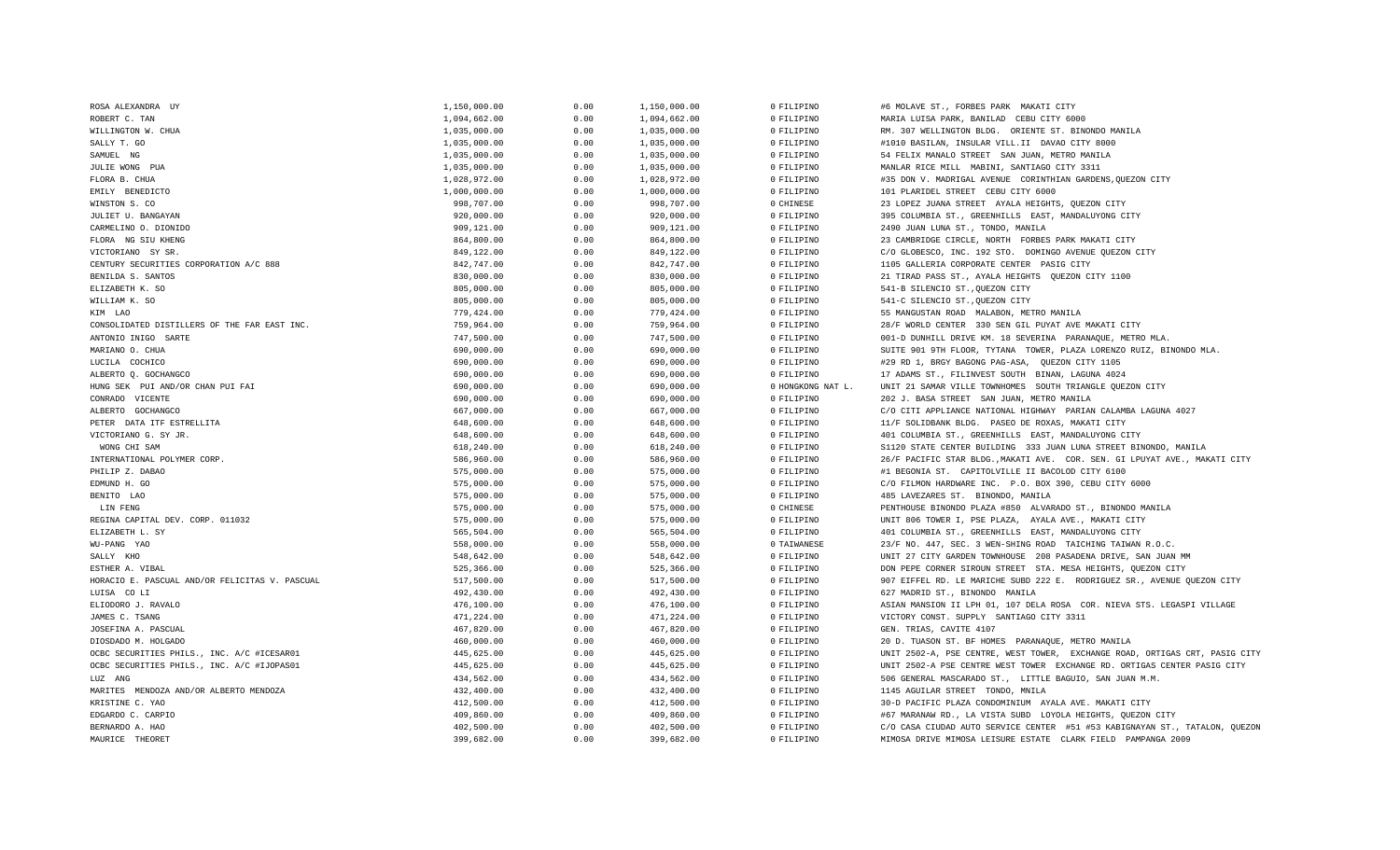| BENJAMIN S. GELI AND/OR NELIA O. GELI         | 396,750.00 | 0.00 | 396,750.00 | 0 FILIPINO  | 80 V. MAPA STREET DAVAO CITY 8000                                                |
|-----------------------------------------------|------------|------|------------|-------------|----------------------------------------------------------------------------------|
| MANUEL M. LOPEZ                               | 394,680.00 | 0.00 | 394,680.00 | 0 FILIPINO  | 841 HARVARD T., WACK WACK VILL MANDALUYONG                                       |
| CESAR S. ARNALDO                              | 392,150.00 | 0.00 | 392,150.00 | 0 FILIPINO  | RM. 303 NBV BLDG., 1191 MA. OROSA ST., ERMITA, MANILA                            |
| ZENAIDA P. ALCANTARA AND/OR LUIS M. ALCANTARA | 391,000.00 | 0.00 | 391,000.00 | 0 FILIPINO  | NO. 6 4TH ST, BBB, MARULAS VALENZUELA CITY                                       |
| BEN-TZAO CHERNG                               | 386,032,00 | 0.00 | 386,032.00 | 0 TAIWANESE | 12/F BA-LEPANTO BUILDING PASEO DE ROXAS, MAKATI CITY                             |
| MIGUEL O. PINEDA                              | 378,350.00 | 0.00 | 378,350.00 | 0 FILIPINO  | DON JOSE VILLAGE B. RODRIGUEZ STREET CEBU CITY 6000                              |
| VICTORIANO SY JR.                             | 369,095.00 | 0.00 | 369,095.00 | 0 FILIPINO  | 192 STO. DOMINGO QUEZON CITY                                                     |
| GEORGE T. YANG                                | 367,540.00 | 0.00 | 367,540.00 | 0 FILIPINO  | 24 STO. TOMAS ST., URDANETA VILL. MAKATI                                         |
| JUSTINO H. CACANINDIN                         | 365,539.00 | 0.00 | 365,539.00 | 0 FILIPINO  | 4/F SYCIPLAW CTR. 105 PASEO DE ROXAS, MAKATI CITY                                |
| ELIZABETH L. SY                               | 357,902.00 | 0.00 | 357,902.00 | 0 FILIPINO  | C/O GLOBESCO, INC. 192 STO. DOMINGO AVENUE OUEZON CITY                           |
| ANTONIO L. CARDINO                            | 356,500.00 | 0.00 | 356,500.00 | 0 FILIPINO  | 24 EMERALD ST., SEVERINA 18 SUBD. WEST SERVICE RD. PARANAQUE CITY                |
| JOHN T. LAO                                   | 356,500.00 | 0.00 | 356,500.00 | 0 FILIPINO  | 318 GUNAO STREET QUIAPO, MANILA                                                  |
| MANUEL GONZALES                               | 355,810.00 | 0.00 | 355,810.00 | 0 FILIPINO  | 76 SPEAKER PEREZ ST. OUEZON CITY                                                 |
| AIM SCIENTIFIC RESEARCH FOUNDATION, INC.      | 349,600.00 | 0.00 | 349,600.00 | 0 FILIPINO  | AIM BLDG. PASEO DE ROXAS,                                                        |
| ZENAIDA I. ALANO OR JANICE A. R.              | 345,000.00 | 0.00 | 345,000.00 | 0 FILIPINO  | 6 ST., MATTHEW STREET, ST. CHARBEL EXEC VILL, PH 2 TANDANG SORA 116 OC           |
| JOSE D. CHUA                                  | 345,000.00 | 0.00 | 345,000.00 | 0 FILIPINO  | 38 SANTOL ST., QUEZON CITY                                                       |
| CHUA BON PEN                                  | 345,000.00 | 0.00 | 345,000.00 | 0 FILIPINO  | 1363 PEDRO GIL ST. PACO, MANILA                                                  |
| HUNG LAI YUEN                                 | 345,000.00 | 0.00 | 345,000.00 | 0 CHINESE   | 24 MARTON ROAD, EAST CANUMAY VALENZUELA, METRO MANILA 1469                       |
| JEAN HENRI D. LHUILLIER                       | 345,000.00 | 0.00 | 345,000.00 | 0 FILIPINO  | 6/F PJL CORP. CENTER, NICANOR GARCIA ST., COR. CANDELARIA ST., MAKATI CITY       |
| EMMA C. LIM                                   | 345,000.00 | 0.00 | 345,000.00 | 0 FILIPINO  | 20H LEGASPI TOWER 300 ROXAS BLVD., MANILA                                        |
| LIM HENG                                      | 345,000.00 | 0.00 | 345,000.00 | 0 FILIPINO  | F. SARIO STREET STA CRUZ LAGUNA 4009                                             |
| JAIME S. TIUKINGCOC                           | 345,000.00 | 0.00 | 345,000.00 | 0 FILIPINO  | 11 KINGFISHER STREET GREENMEADOWS, QUEZON CITY                                   |
| ERIC R. TAGLE                                 | 341,596.00 | 0.00 | 341,596.00 | 0 FILIPINO  | C/O 6TH FLR., MLA. BANK BLDG., AYALA AVE., MAKATI CITY                           |
| HARKINSHIN NANDWANI                           | 334,420.00 | 0.00 | 334,420.00 | 0 FILIPINO  | #1-K TERESA APTS. EDISON ST., MAKATI CITY                                        |
| JASPER KARL T. ONG                            | 329,272.00 | 0.00 | 329,272.00 | 0 FILIPINO  | C/O SANTIAGO TACHAN, TACHAN AUTO PARTS M.J. CUENCO AVE CEBU CITY 6000            |
| GERARDO C. GARCIA                             | 324,301.00 | 0.00 | 324,301.00 | 0 FILIPINO  | C/O MEGAWORLD PORPERTIES & HOLDINGS INC 16/F SOLIDBANK BLDG PASEO DE ROXAS MAKAT |
| REY ASTERIO LIM TAMBIS                        | 324,300.00 | 0.00 | 324,300.00 | 0 FILIPINO  | #5 STO. NINO VILLAGE BANILAD, CEBU CITY 6000                                     |
| SUZANNE S. LIM                                | 289,708.00 | 0.00 | 289,708.00 | 0 FILIPINO  | LINTON COMMERCIAL CO., INC. 628 TOMAS MAPUA, STA. CRUZ                           |
| HORACIO PASCUAL                               | 287,500.00 | 0.00 | 287,500.00 | 0 FILIPINO  | 907 EIFEL ST. LE MARICHE SUBD. 222 E. RODRIGUEZ SR., AVE QUEZON CITY             |
| ISETANN DEPARTMENT STORE INC.                 | 274,574.00 | 0.00 | 274,574.00 | 0 FILIPINO  | #600 CARRIEDO ST., STA. CRUZ, MANILA                                             |
| PATRICK CUA                                   | 272,412.00 | 0.00 | 272,412.00 | 0 FILIPINO  | 19-A JUAN STREET SAN JUAN, METRO MANILA                                          |
| WILLINGTON CHUA                               | 269,997.00 | 0.00 | 269,997.00 | 0 FILIPINO  | 307 WELLINGTON BLDG. ORIENTE ST., BINONDO, MANILA                                |
|                                               |            |      |            |             |                                                                                  |

GRAND TOTAL

13,492,533,022.00 0.00 13,492,533,022.00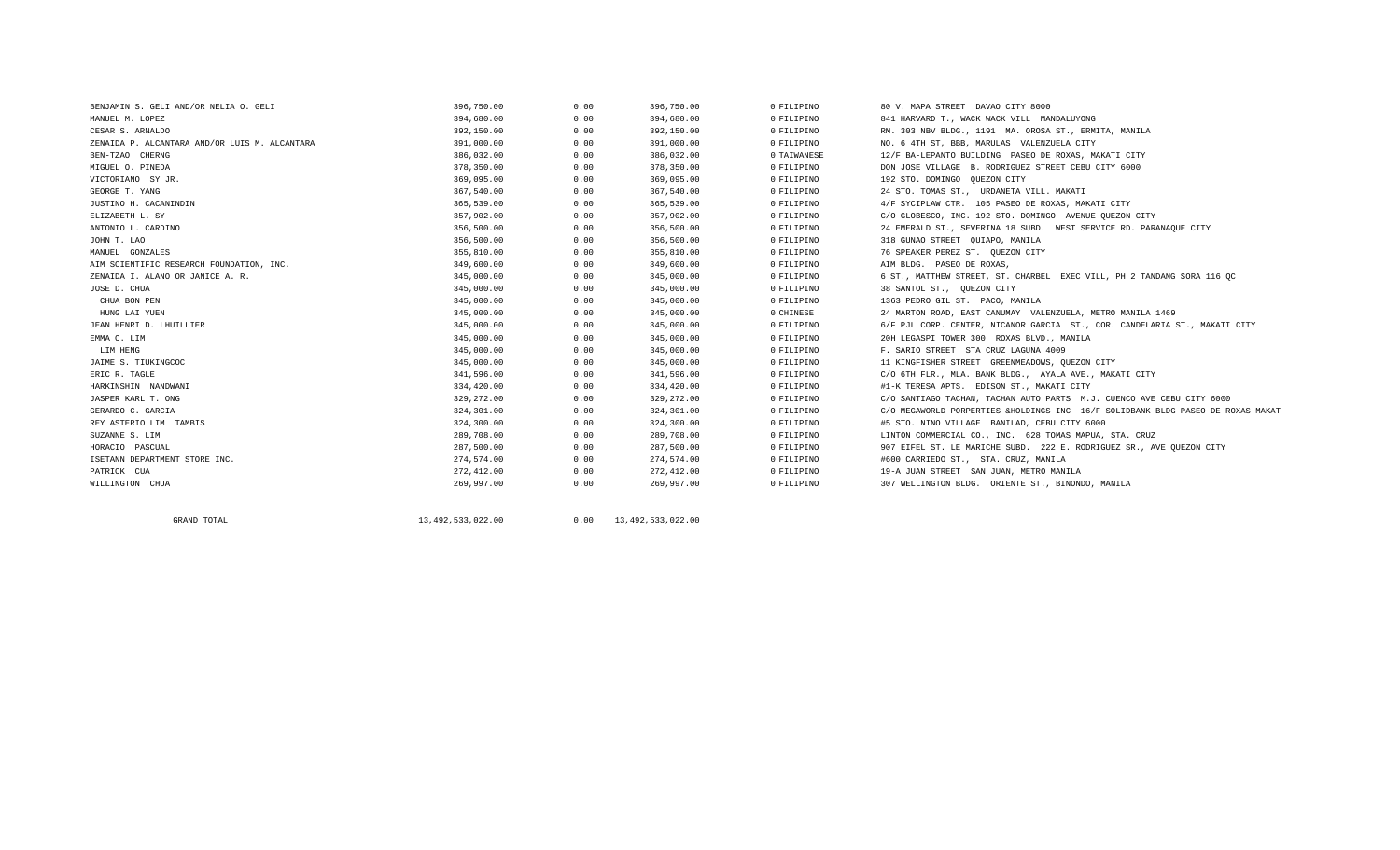# RBKPS104

# Philippine Depository & Trust Corp.

**E** PDTC Philippine Depository & Trust Corp.

## TOP 100 PDTC PARTICIPANTS

**Business Date 03/27/2013** 

| <b>Security ID: EL1000000000</b> |             | <b>Security Name:</b><br><b>EMPIRE EAST</b>                              |                |            |
|----------------------------------|-------------|--------------------------------------------------------------------------|----------------|------------|
| <b>Transfer Agent:</b>           | EQBKTA00000 | BANCO DE ORO UNIBANK, INC. TRANSFER AGENT<br><b>Transfer Agent Name:</b> |                |            |
| S. No.                           | <b>BPID</b> | <b>BPNAME</b>                                                            | <b>HOLDING</b> | %HOLDING   |
|                                  | 38900000000 | KING'S POWER SECURITIES, INC.                                            | 338,536,806.00 | 13.9493663 |
| $\overline{2}$                   | HSBC1000000 | THE HONGKONG AND SHANGHAI BANKING CORP. LTD. -CLIENTS' ACCT.             | 201,184,977.00 | 8.2898015  |
| 3                                | 26600000000 | VICSAL SECURITIES & STOCK BROKERAGE, INC.                                | 154,789,339.00 | 6.3780751  |
|                                  | CIT11000000 | CITIBANK N.A.                                                            | 145,585,561.00 | 5.9988346  |
| 5                                | 25300000000 | TOWER SECURITIES, INC.                                                   | 130,295,019.00 | 5.3687898  |
| 6                                | 20300000000 | COL Financial Group, Inc.                                                | 88.901,859.00  | 3.6631899  |
| 7                                | 26900000000 | WEALTH SECURITIES, INC.                                                  | 82,152,051.00  | 3.3850649  |
| 8                                | 16700000000 | AURORA SECURITIES, INC.                                                  | 79,041,699.00  | 3.2569032  |
| 9                                | 52800000000 | STAR ALLIANCE SECURITIES CORP.                                           | 70,000,000.00  | 2.8843411  |
| 10 <sup>°</sup>                  | 26700000000 | FIRST METRO SECURITIES BROKERAGE CORP.                                   | 62,917,104.00  | 2.5924913  |
| 11                               | 10200000000 | <b>ABACUS SECURITIES CORPORATION</b>                                     | 62,008,322.00  | 2.5550451  |
| 12                               | 13300000000 | CITISECURITIES, INC.                                                     | 54,614,811.00  | 2.2503964  |
| 13                               | 27900000000 | <b>BDO SECURITIES CORPORATION</b>                                        | 53,083,292.00  | 2.1872903  |
| 14                               | 15400000000 | EVERGREEN STOCK BROKERAGE & SEC., INC.                                   | 50,503,520.00  | 2.0809912  |
| 15                               | 12600000000 | <b>BPI SECURITIES CORPORATION</b>                                        | 45,066,321.00  | 1.8569521  |
| 16                               | 23000000000 | <b>QUALITY INVESTMENTS &amp; SECURITIES CORPORATION</b>                  | 36,973,041.00  | 1.5234695  |
| 17                               | 22000000000 | MAYBANK ATR KIM ENG SECURITIES, INC.                                     | 33,564,028.00  | 1.3830015  |
| 18                               | 17400000000 | HDI SECURITIES, INC.                                                     | 29.942.015.00  | 1.2337569  |
| 19                               | 11100000000 | ANSALDO, GODINEZ & CO., INC.                                             | 28,986,532.00  | 1.1943864  |
| 20                               | 11200000000 | AB CAPITAL SECURITIES. INC.                                              | 27,114,826.00  | 1.1172630  |
| 21                               | 21800000000 | PAN ASIA SECURITIES CORP.                                                | 23,670,039.00  | 0.9753210  |
| 22                               | 19000000000 | VALUE QUEST SECURITIES CORPORATION                                       | 22.351,000.00  | 0.9209701  |
| 23                               | 11500000000 | SB EQUITIES, INC.                                                        | 20.939,258.00  | 0.8627995  |
| 24                               | 17000000000 | <b>GOLDSTAR SECURITIES, INC.</b>                                         | 20,176,016.00  | 0.8313502  |
| 25                               | 10300000000 | ACCORD CAPITAL EQUITIES CORPORATION                                      | 19,194,634.00  | 0.7909125  |
| 26                               | 11000000000 | ANGPING & ASSOCIATES SECURITIES, INC.                                    | 18,738,289.00  | 0.7721088  |
| 27                               | SCBK1000000 | STANDARD CHARTERED BANK                                                  | 18,701,740.00  | 0.7706028  |
| 28                               | 28600000000 | SOLAR SECURITIES, INC.                                                   | 18.170.441.00  | 0.7487107  |

**TCSUSER9**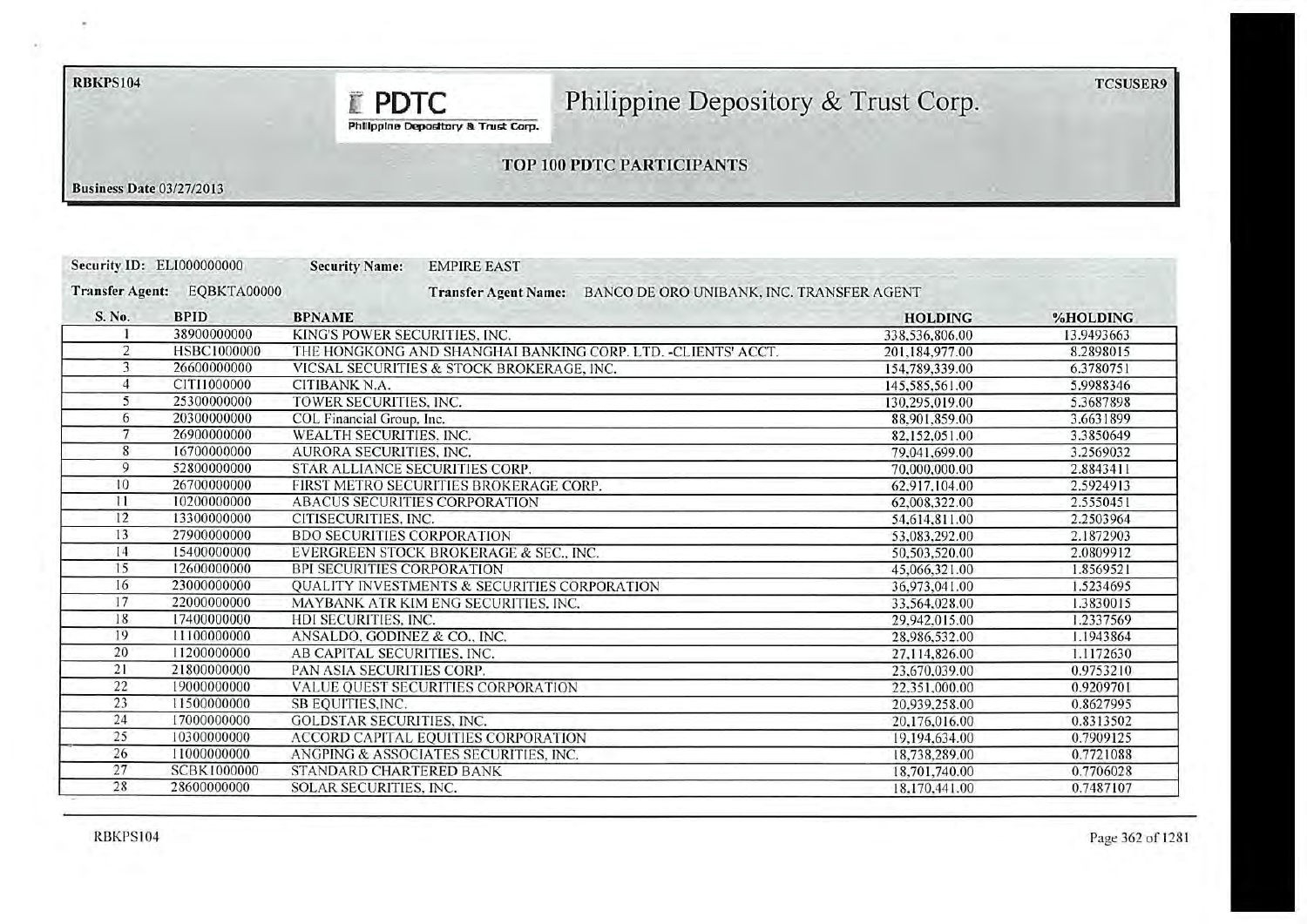| Security ID: EL1000000000 |                    | <b>EMPIRE EAST</b><br><b>Security Name:</b>         |                                           |           |
|---------------------------|--------------------|-----------------------------------------------------|-------------------------------------------|-----------|
| <b>Transfer Agent:</b>    | EQBKTA00000        | <b>Transfer Agent Name:</b>                         | BANCO DE ORO UNIBANK, INC. TRANSFER AGENT |           |
| S. No.                    | <b>BPID</b>        | <b>BPNAME</b>                                       | <b>HOLDING</b>                            | %HOLDING  |
| 29                        | 22500000000        | PREMIUM SECURITIES, INC.                            | 17.715,431.00                             | 0.7299621 |
| 30                        | 10100000000        | A & A SECURITIES, INC.                              | 17.092,912.00                             | 0.7043113 |
| 31                        | 12900000000        | SINCERE SECURITIES CORPORATION                      | 17,009,691.00                             | 0.7008822 |
| 32                        | 23500000000        | REGINA CAPITAL DEVELOPMENT CORPORATION              | 16,196,172.00                             | 0.6673612 |
| 33                        | 28200000000        | PCCI SECURITIES BROKERS CORP.                       | 13,700,133.00                             | 0.5645122 |
| 34                        | 15000000000        | EASTERN SECURITIES DEVELOPMENT CORPORATION          | 13.553,401.00                             | 0.5584662 |
| 35                        | <b>DEUB1000000</b> | DEUTSCHE BANK MANILA-CLIENTS A/C                    | 13,457,000.00                             | 0.5544940 |
| 36                        | 14700000000        | E. CHUA CHIACO SECURITIES, INC.                     | 13,059,673.00                             | 0.5381222 |
| 37                        | 20800000000        | MDR SECURITIES, INC.                                | 13,000,728.00                             | 0.5356934 |
| 38                        | 27500000000        | YAO & ZIALCITA, INC.                                | 12.222.681.00                             | 0.5036340 |
| 39                        | UCPB1000000        | UNITED COCONUT PLANTERS BANK-TRUST BANKING          | 11,636,483.00                             | 0.4794798 |
| 40                        | 16900000000        | <b>JSG SECURITIES, INC.</b>                         | 10.024,496.00                             | 0.4130581 |
| 41                        | 21900000000        | PAPA SECURITIES CORPORATION                         | 9.909.994.00                              | 0.4083400 |
| 42                        | 27800000000        | YU & COMPANY, INC.                                  | 9,666,166.00                              | 0.3982931 |
| 43                        | 24600000000        | SUMMIT SECURITIES, INC.                             | 9,483,811.00                              | 0.3907792 |
| 44                        | 23800000000        | R. S. LIM & CO., INC.                               | 9,401.726.00                              | 0.3873969 |
| 45                        | 23300000000        | R. COYIUTO SECURITIES, INC.                         | 9.392.591.00                              | 0.3870205 |
| 46                        | 12200000000        | BELSON SECURITIES, INC.                             | 9,120,442.00                              | 0.3758067 |
| 47                        | 23600000000        | R. NUBLA SECURITIES, INC.                           | 8,752,607.00                              | 0.3606501 |
| 48                        | DEUB2000007        | DEUTSCHE BANK AG MANILA BRANCH A/C CLIENTS DEUB20   | 8,638,648.00                              | 0.3559544 |
| 49                        | 14300000000        | DAVID GO SECURITIES CORP.                           | 8,423,436.00                              | 0.3470866 |
| 50                        | 20000000000        | MANDARIN SECURITIES CORPORATION                     | 8,224,005.00                              | 0.3388691 |
| 51                        | 16800000000        | <b>GLOBALINKS SECURITIES &amp; STOCKS, INC.</b>     | 7,955,123.00                              | 0.3277898 |
| 52                        | 18100000000        | INVESTORS SECURITIES, INC.                          | 7.577,260.00                              | 0.3122200 |
| 53                        | 20600000000        | MERIDIAN SECURITIES, INC.                           | 7,417,447.00                              | 0.3056350 |
| 54                        | 18000000000        | I. B. GIMENEZ SECURITIES, INC.                      | 7,356,372.00                              | 0.3031184 |
| 55                        | 14000000000        | <b>IGC SECURITIES INC.</b>                          | 7.274.738.00                              | 0.2997547 |
| 56                        | 27200000000        | <b>BERNAD SECURITIES, INC.</b>                      | 7.262,976.00                              | 0.2992700 |
| 57                        | 24700000000        | STANDARD SECURITIES CORPORATION                     | 7.134,733.00                              | 0.2939858 |
| 58                        | 10900000000        | <b>BA SECURITIES, INC.</b>                          | 6,869,663.00                              | 0.2830636 |
| 59                        | 13600000000        | TRITON SECURITIES CORP.                             | 6,773,614.00                              | 0.2791059 |
| 60                        | 28500000000        | <b>GOLDEN TOWER SECURITIES &amp; HOLDINGS, INC.</b> | 6.604,271.00                              | 0.2721282 |
| 61                        | 12400000000        | <b>B. H. CHUA SECURITIES CORPORATION</b>            | 6,495,263.00                              | 0.2676365 |
| 62                        | 24000000000        | S.J. ROXAS & CO., INC.                              | 5,909,779.00                              | 0.2435117 |
| 63                        | 21700000000        | RCBC SECURITIES, INC.                               | 5,893,885.00                              | 0.2428568 |
| 64                        | 21500000000        | OPTIMUM SECURITIES CORPORATION                      | 5,754,056.00                              | 0.2370951 |
| 65                        | 26300000000        | VENTURE SECURITIES, INC.                            | 5,223,237.00                              | 0.2152228 |
| 66                        | 11800000000        | ASIASEC EQUITIES, INC.                              | 5,178,298.00                              | 0.2133711 |
| 67                        | 17200000000        | <b>GUILD SECURITIES, INC.</b>                       | 5,167,253.00                              | 0.2129160 |
| 68                        | 27000000000        | WESTLINK GLOBAL EQUITIES, INC.                      | 5,143,970.00                              | 0.2119566 |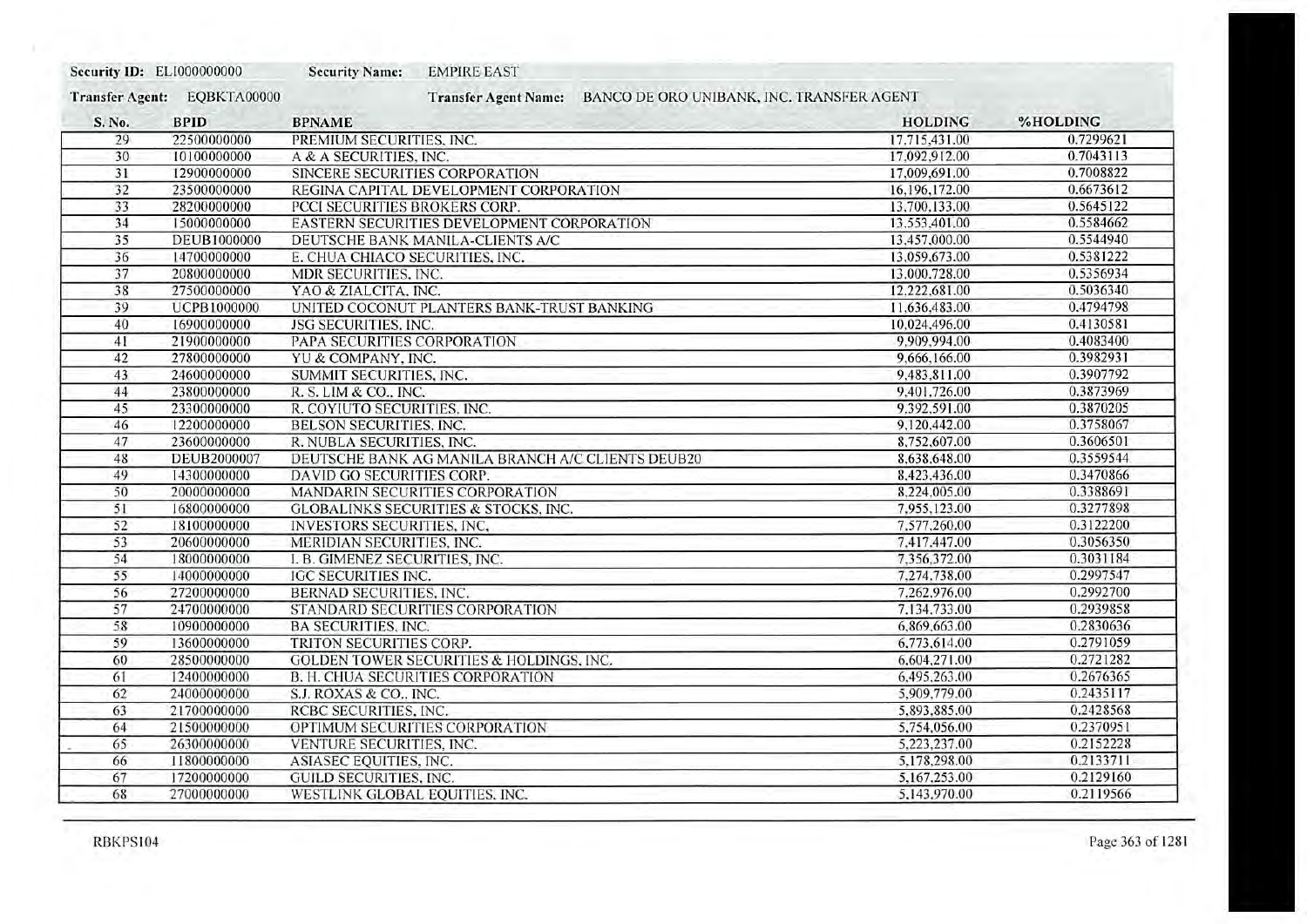| <b>Security ID: EL1000000000</b> |
|----------------------------------|
|                                  |

**Security Name: EMPIRE EAST** 

EQBKTA00000 **Transfer Agent:** 

Transfer Agent Name: BANCO DE ORO UNIBANK, INC. TRANSFER AGENT

| S. No. | <b>BPID</b> | <b>BPNAME</b>                                           | <b>HOLDING</b> | %HOLDING  |
|--------|-------------|---------------------------------------------------------|----------------|-----------|
| 69     | 25900000000 | UCPB SECURITIES, INC.                                   | 5,106,010.00   | 0.2103925 |
| 70     | 34500000000 | UNICAPITAL SECURITIES INC.                              | 4,858,952.00   | 0.2002125 |
| 71     | 19900000000 | LUYS SECURITIES COMPANY, INC.                           | 4,854,086.00   | 0.2000120 |
| 72     | 22400000000 | PNB SECURITIES, INC.                                    | 4.788,705.00   | 0.1973180 |
| 73     | DEUB2000000 | DEUTSCHE BANK MANILA-CLIENTS A/C                        | 4.742,430.00   | 0.1954112 |
| 74     | 28800000000 | G.D. TAN & COMPANY, INC.                                | 4,634,222.00   | 0.1909525 |
| 75     | 18200000000 | IMPERIAL, DE GUZMAN, ABALOS & CO., INC.                 | 4,474,621.00   | 0.1843762 |
| 76     | 19200000000 | STRATEGIC EQUITIES CORP.                                | 4.224.210.00   | 0.1740580 |
| 77     | 10600000000 | ALPHA SECURITIES CORP.                                  | 4,065,435.00   | 0.1675157 |
| 78     | 11600000000 | ASIA PACIFIC CAPITAL EQUITIES & SECURITIES CORP.        | 3.984,188.00   | 0.1641680 |
| 79     | 25100000000 | TANSENGCO & CO., INC.                                   | 3.942.158.00   | 0.1624361 |
| 80     | 18800000000 | J.M. BARCELON & CO., INC.                               | 3,439,899.00   | 0.1417406 |
| 81     | 21300000000 | NIEVES SECURITIES, INC.                                 | 3.390,737.00   | 0.1397149 |
| 82     | 22900000000 | SALISBURY BKT SECURITIES CORPORATION                    | 3,148,059.00   | 0.1297154 |
| 83     | 19800000000 | LUCKY SECURITIES, INC.                                  | 2,896,503.00   | 0.1193500 |
| 84     | 25200000000 | THE FIRST RESOURCES MANAGEMENT & SECURITIES CORP.       | 2,722,013.00   | 0.1121602 |
| 85     | 21100000000 | NEW WORLD SECURITIES CO., INC.                          | 2.448.164.00   | 0.1008763 |
| 86     | 25700000000 | TRI-STATE SECURITIES, INC.                              | 2.325,903.00   | 0.0958385 |
| 87     | 19300000000 | LARRGO SECURITIES CO., INC.                             | 2,277,000.00   | 0.0938235 |
| 88     | 24300000000 | FIDELITY SECURITIES, INC.                               | 2,251,218.00   | 0.0927612 |
| 89     | 28300000000 | <b>EAGLE EQUITIES, INC.</b>                             | 2.250,416.00   | 0.0927281 |
| 90     | 23900000000 | RTG & COMPANY, INC.                                     | 2.232.736.00   | 0.0919996 |
| 91     | 13000000000 | CENTURY SECURITIES CORPORATION                          | 2,098,750.00   | 0.0864787 |
| 92     | 20400000000 | DA MARKET SECURITIES, INC.                              | 1,904,438.00   | 0.0784721 |
| 93     | 17500000000 | H. E. BENNETT SECURITIES, INC.                          | 1,839,820.00   | 0.0758096 |
| 94     | 32800000000 | DW CAPITAL INC.                                         | 1,645,432.00   | 0.0677998 |
| 95     | PABC1000000 | AB CAPITAL & INVESTMENT CORP. - TRUST & INVESTMENT DIV. | 1,608,521.00   | 0.0662789 |
| 96     | 21000000000 | MOUNT PEAK SECURITIES, INC.                             | 1,570,670.00   | 0.0647193 |
| 97     | 20500000000 | MERCANTILE SECURITIES CORP.                             | 1,555,493.00   | 0.0640939 |
| 98     | 18300000000 | INTRA-INVEST SECURITIES, INC.                           | 1,448,873.00   | 0.0597006 |
| 99     | 12500000000 | <b>JAKA SECURITIES CORP.</b>                            | 1,445,157.00   | 0.0595475 |
| 100    | 22800000000 | PRYCE SECURITIES, INC.                                  | 1,407,523.00   | 0.0579968 |
| 101    | 22300000000 | PLATINUM SECURITIES, INC.                               | 1,241,714.00   | 0.0511647 |
| 102    | 20900000008 | DEUTSCHE REGIS PARTNERS, INC.                           | 1,150,000.00   | 0.0473856 |
| 103    | 23700000000 | AAA SOUTHEAST EQUITIES, INCORPORATED                    | 1,111,653.00   | 0.0458055 |
| 104    | 16100000000 | FRANCISCO ORTIGAS SECURITIES, INC.                      | 1,024,980.00   | 0.0422342 |
| 105    | 14500000000 | DIVERSIFIED SECURITIES, INC.                            | 909,181.00     | 0.0374627 |
| 106    | 13100000000 | PCIB SECURITIES, INC.                                   | 809,474.00     | 0.0333543 |
| 107    | 10400000000 | A. T. DE CASTRO SECURITIES CORP.                        | 786,407.00     | 0.0324038 |
| 108    | 11900000000 | <b>ASTRA SECURITIES CORPORATION</b>                     | 777,010.00     | 0.0320166 |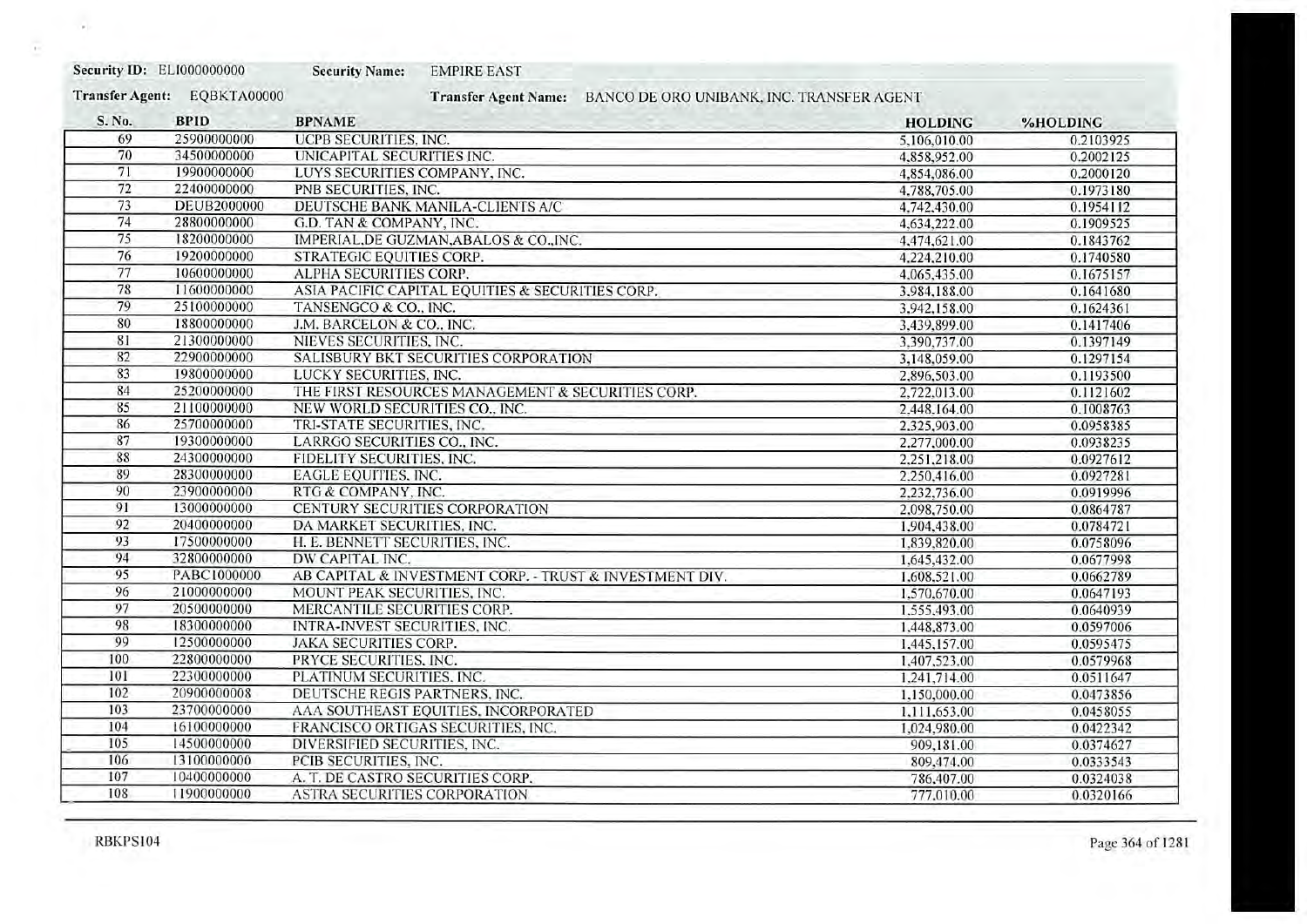| Security ID: EL1000000000 |                    | <b>Security Name:</b>                    | <b>EMPIRE EAST</b>                         |                                           |           |
|---------------------------|--------------------|------------------------------------------|--------------------------------------------|-------------------------------------------|-----------|
| <b>Transfer Agent:</b>    | EQBKTA00000        |                                          | <b>Transfer Agent Name:</b>                | BANCO DE ORO UNIBANK, INC. TRANSFER AGENT |           |
| S. No.                    | <b>BPID</b>        | <b>BPNAME</b>                            |                                            | <b>HOLDING</b>                            | %HOLDING  |
| 109                       | 17900000000        | I. ACKERMAN & CO., INC.                  |                                            | 696,034.00                                | 0.0286800 |
| 110                       | 2200000FTXN        | ATR KIMENG SEC. INC.                     |                                            | 634,528.00                                | 0.0261456 |
| 111                       | 32300000005        | CLSA PHILIPPINES, INC.                   |                                            | 575,000.00                                | 0.0236928 |
| 112                       | 16200000000        | F. YAP SECURITIES, INC.                  |                                            | 563,875.00                                | 0.0232344 |
| 113                       | 19700000000        | LOPEZ, LOCSIN, LEDESMA & CO., INC.       |                                            | 522.158.00                                | 0.0215155 |
| 114                       | 14200000000        |                                          | DBP-DAIWA CAPITAL MARKETS PHILPPINES, INC. | 506,169.00                                | 0.0208566 |
| 115                       | 23000000001        | Asia Insurance (Philippines) Corporation |                                            | 498,088.00                                | 0.0205237 |
| 116                       | 36800000000        | SunSecurities, Inc.                      |                                            | 458,486.00                                | 0.0188919 |
| 117                       | 34500000003        | UNICAPITAL SECURITIES INC.               |                                            | 421,590.00                                | 0.0173716 |
| 118                       | 18700000000        | ASIAN CAPITAL EQUITIES, INC.             |                                            | 399,751.00                                | 0.0164717 |
| 119                       | 27300000000        | WONG SECURITIES CORPORATION              |                                            | 376,385.00                                | 0.0155089 |
| 120                       | 32300000003        | <b>CLSA PHILIPPINES, INC.</b>            |                                            | 318,240.00                                | 0.0131130 |
| 121                       | 12300000000        | BENJAMIN CO CA & CO., INC.               |                                            | 254,866.00                                | 0.0105017 |
| 122                       | 12800000000        | CAMPOS, LANUZA & COMPANY, INC.           |                                            | 254,203.00                                | 0.0104744 |
| 123                       | <b>SCTD1000000</b> | <b>MBTC - TRUST BANKING GROUP</b>        |                                            | 243,013.00                                | 0.0100133 |
| 124                       | 23100000000        | R & L INVESTMENTS, INC.                  |                                            | 233,993.00                                | 0.0096417 |
| 125                       | 25600000000        |                                          | TRENDLINE SECURITIES CORPORATION           | 221,402.00                                | 0.0091228 |
| 126                       | 15700000000        | FIRST ORIENT SECURITIES, INC.            |                                            | 217,220.00                                | 0.0089505 |
| 127                       | 23200000000        | ALAKOR SECURITIES CORPORATION            |                                            | 213,578.00                                | 0.0088005 |
| 128                       | 15300000000        | EQUITIWORLD SECURITIES, INC.             |                                            | 206,135.00                                | 0.0084938 |
| 129                       | 10500000000        |                                          | ALL ASIA SECURITIES MANAGEMENT CORP.       | 192,952.00                                | 0.0079506 |
| 130                       | 38800000000        | ARMSTRONG SECURITIES, INC.               |                                            | 185,029.00                                | 0.0076241 |
| 131                       | 20900000000        | DEUTSCHE REGIS PARTNERS, INC.            |                                            | 143,892.00                                | 0.0059291 |
| 132                       | 19400000000        | LIPPO SECURITIES, INC.                   |                                            | 141,105.00                                | 0.0058142 |
| 133                       | 11300000000        | SARANGANI SECURITIES, INC.               |                                            | 135,673.00                                | 0.0055904 |
| 134                       | 14100000000        |                                          | <b>CUALOPING SECURITIES CORPORATION</b>    | 120,643.00                                | 0.0049711 |
| 135                       | 15400000003        |                                          | EVERGREEN STOCK BROKERAGE & SEC., INC.     | 115,000.00                                | 0.0047386 |
| 136                       | 14900000000        | EAST WEST CAPITAL CORPORATION            |                                            | 96.817.00                                 | 0.0039893 |
| 137                       | PNBC2000000        | <b>PNB-TBG T-10820</b>                   |                                            | 92,966.00                                 | 0.0038307 |
| 138                       | 25400000000        | TRANS-ASIA SECURITIES. INC.              |                                            | 86,411.00                                 | 0.0035606 |
| 139                       | 15900000000        |                                          | FIRST INTEGRATED CAPITAL SECURITIES. INC.  | 75.237.00                                 | 0.0031001 |
| 140                       | 26100000004        |                                          | E.SECURITIES, INC. ITF VARIOUS CLIENTS     | 59,915.00                                 | 0.0024688 |
| 141                       | RCBC1000000        |                                          | RCBC TRUST & INVESTMENT DIVISION           | 43,924.00                                 | 0.0018099 |
| 142                       | 20200000000        | <b>MARINO OLONDRIZ Y CIA</b>             |                                            | 42,061.00                                 | 0.0017331 |
| 143                       | 24000000002        | S.J. ROXAS & CO., INC.                   |                                            | 37,094.00                                 | 0.0015285 |
| 144                       | 10000000000        | UPCC SECURITIES CORP.                    |                                            | 34,216.00                                 | 0.0014099 |
| 145                       | 23700000002        |                                          | FORTUNE GENERAL INSURANCE CORPORATION      | 33,239.00                                 | 0.0013696 |
| 146                       | 23700000003        | FORTUNE LIFE INSURANCE CO., INC.         |                                            | 33.239.00                                 | 0.0013696 |
| 147                       | 12000000000        | ATC SECURITIES, INC.                     |                                            | 27,235.00                                 | 0.0011222 |
| 148                       | RCBC1000051        |                                          | RCBC TRUST & INVESTMENTS DIVISION          | 18,311.00                                 | 0.0007545 |